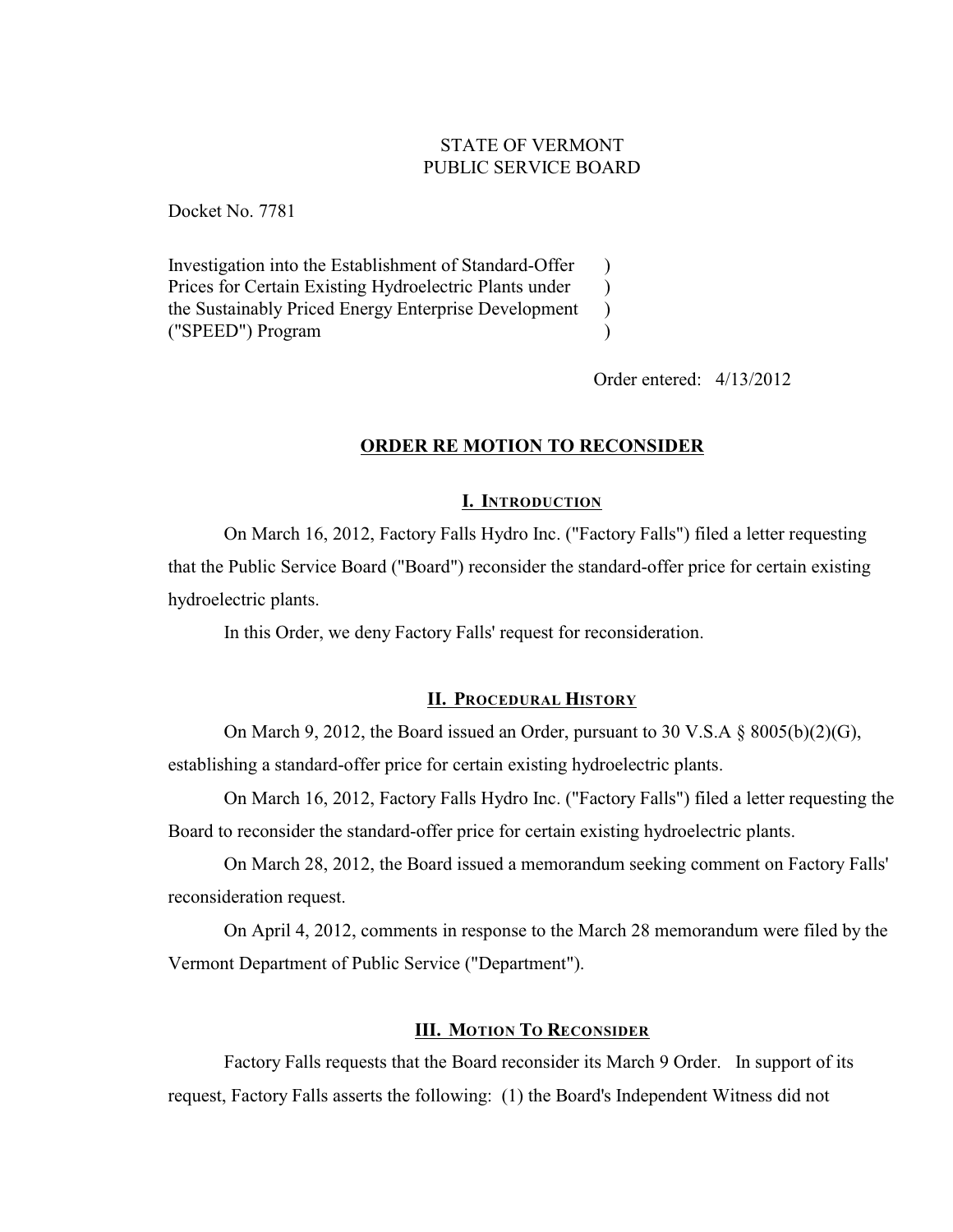consider all the cost information Factory Falls provided on its operations; (2) the purchase of liability insurance was not considered in the determination of the standard-offer price; and (3) the labor rate of \$15 per hour used in the determination of the standard-offer price is too low. Factory Falls contends that a standard-offer contract over a 10-year period is acceptable, but a 20 year period without an adjustment for inflation is unacceptable.

The Department indicates that it had reviewed Factory Falls reconsideration request and contends that "[n]one of the information supplied justifies reconsideration of or modification to the Board's Order, as it does not present facts which could not have been placed in the record before the Board before the order complained of was issued."

#### **IV. DISCUSSION AND CONCLUSION**

The purpose of a motion for reconsideration is for the Board to reconsider "issues previously before it," and to "examine the correctness of the judgment itself."<sup>1</sup> Reconsideration is not intended to allow a party to present evidence or issues that it failed to present earlier.<sup>2</sup>

Factory Falls asserts that the Board did not consider all the cost information Factory Falls provided on its operations in determining a standard-offer price. The Board's Independent Witness reviewed the operations of Brockway Mills LLC ("Brockway Mills") and Factory Falls, the two facilities that responded to the notice of the availability of the standard offer for existing hydroelectric facilities. The Board's Independent Witness presented standard-offer price recommendations based on the cost data provided by these two facilities adjusted to reflect more efficient operation of these hydroelectric projects. For example, the Board's Independent Witness testified that efficient operation would lead to added capital investment to replace labor and adjusted the recommended price accordingly. This standard-offer price determination for existing hydroelectric plants is consistent with the requirement, pursuant to 30 V.S.A. § 8005(b)(2)(G)(ii), that the Board must consider "a generic assumption with respect to rehabilitation costs" and provide an incentive for "continued safe, efficient, and reliable

<sup>1.</sup> *In re Robinson/Keir Partnership*, 154 Vt. 50, 54 (1990); *see also,* Docket No. 6651, *In re Verizon Wireless*, Order of 10/6/06 at 2.

<sup>2.</sup> *Rubin v. Sterling Enterprises*, 164 Vt. 582, 589 (1996).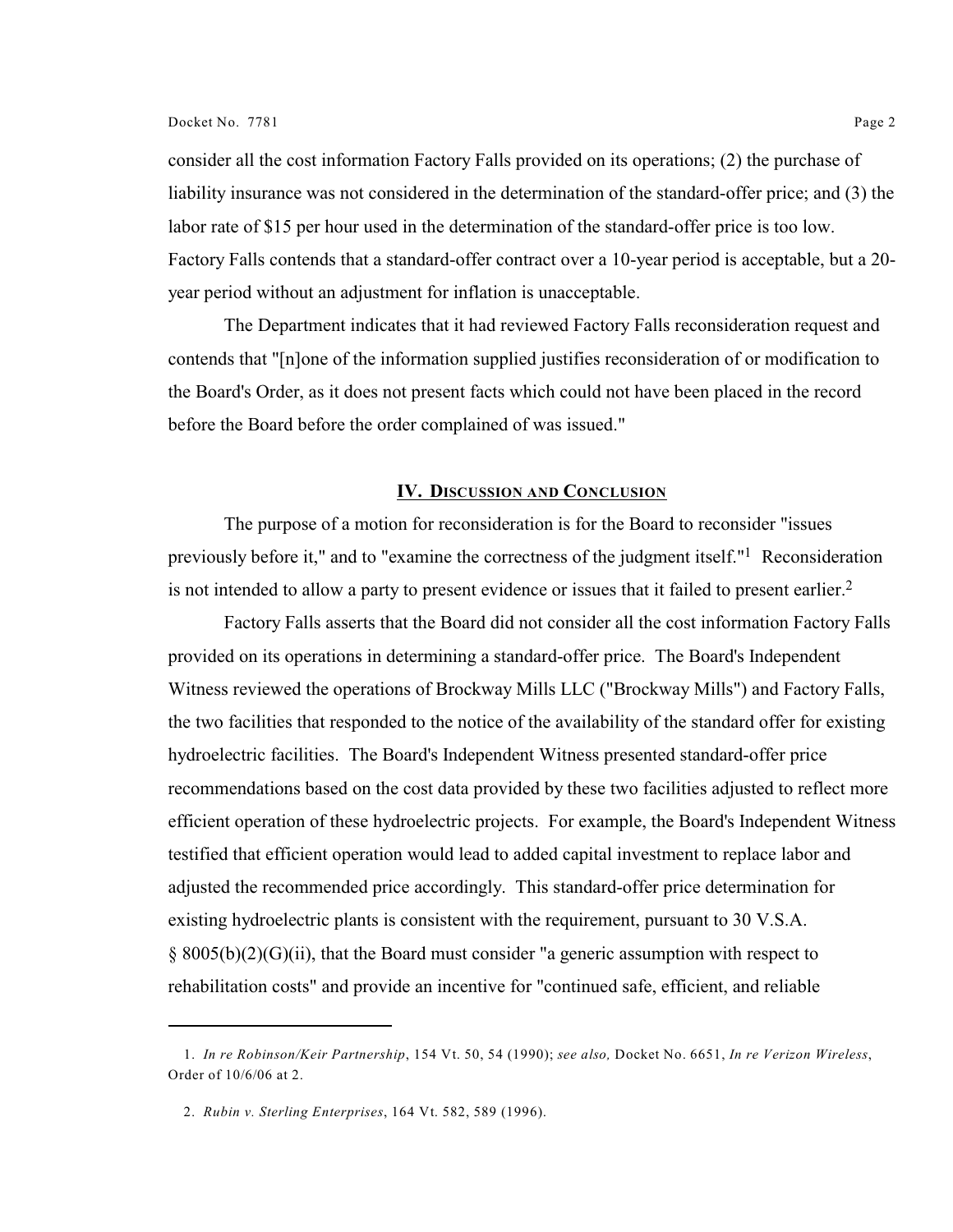#### Docket No. 7781 Page 3

operation" of a hydroelectric plant. Significantly, under the statute, the price we set is not a plant-specific cost-based price, but a generic one. In reaching our determination, we considered the evidence put forth by Factory Falls. The standard-offer price we set weighed this evidence in applying the statutory factors. Factory Falls has not shown that judgment to be incorrect.

Factory Falls also incorrectly asserts that the purchase of liability insurance was not considered in the standard-offer price determination. The standard-offer price determination included annual operating and maintenance costs (between \$56,763 and \$76,731 over the 20-year period) which included insurance expenses.<sup>3</sup>

Factory Falls claims that the labor rate of \$15 per hour used in the standard-offer price determination is too low. The Board's Independent Witness was provided with two labor rates: a labor rate of \$35 per hour for Factory Falls and a labor rate of \$15 per hour for Brockway Mills.<sup>4</sup> In the March 9 Order, we determined a standard-offer price based on the efficient and reasonable operation of a hydroelectric project. The standard-offer price determination assumed that an efficient project would substitute capital for labor by reducing the labor budget by 50 percent. We remain persuaded that a labor rate of \$15 per hour is reasonable for the remaining operations.

Factory Falls contends that a standard-offer contract over a 10-year period is acceptable, but a 20-year period without an adjustment for inflation is unacceptable.<sup>5</sup> Section 8005(b)(2) sets out the criteria for the issuance of a standard-offer, including the requirement that the term of a standard offer "shall be 10 to 20 years, except that the term of a standard offer for a plant using solar power shall be 10 to 25 years." In the March 9 Order, we concluded that, as in Dockets 7533 and 7780, the term of a standard-offer contract should be based on the term used to calculate the standard-offer price, and that term should be based on the assumed life of the

<sup>3.</sup> Dalton pf. at 11-12; exh. JCD-3.

<sup>4.</sup> The vast majority of the labor provided to each of the two projects is by the project owner.

<sup>5.</sup> Factory Falls incorrectly concludes that the standard-offer price includes no adjustment for inflation. Our March 9 price determination assumes 30 percent of the price escalates with inflation to achieve a 9.75% return on equity.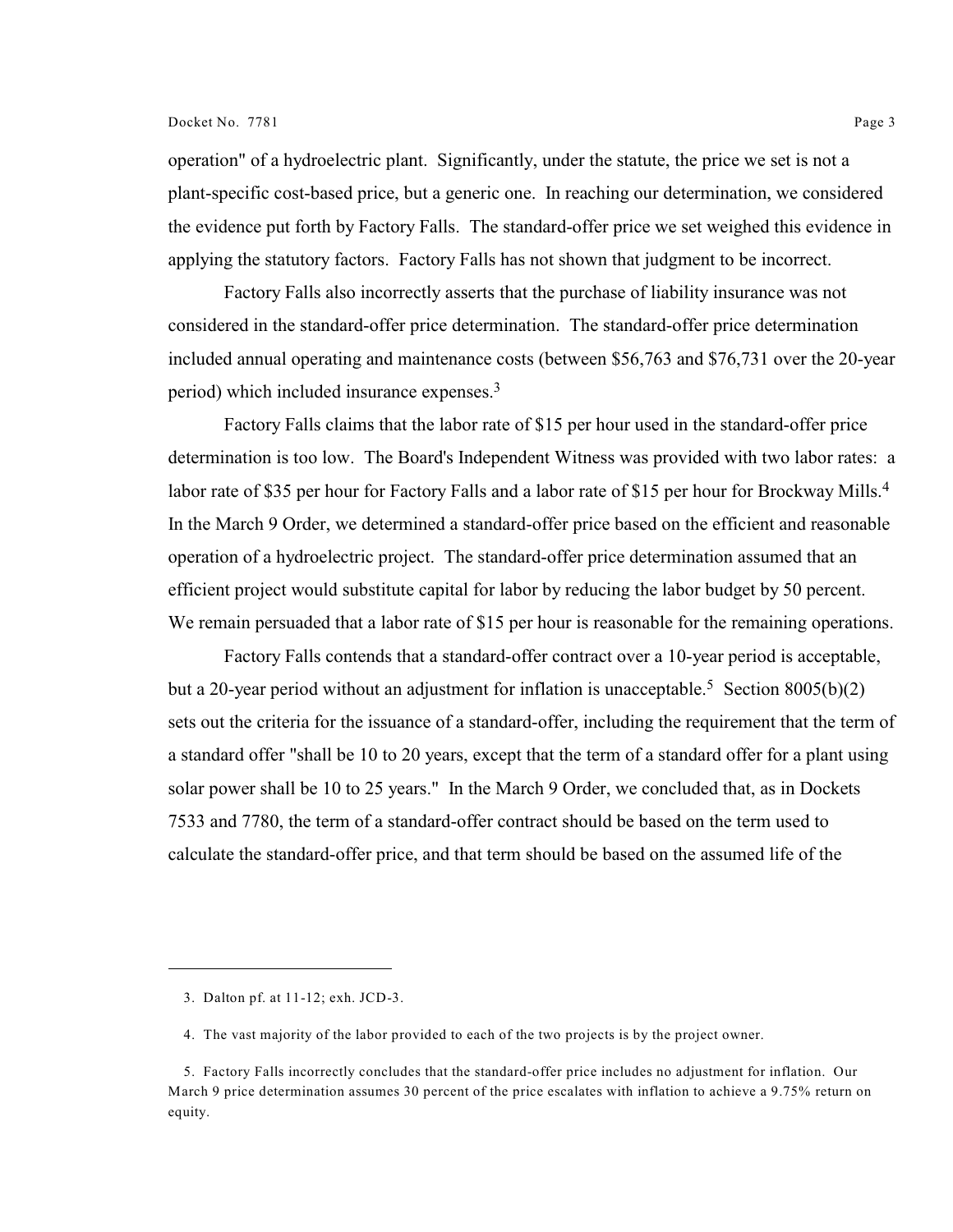project capped by the statutory requirement of 20 years.<sup>6</sup> A plant life of 20 years assumes the efficient and reasonable operation of an existing hydroelectric project, and is consistent with the Board's determination, in Dockets 7533 and 7780, that standard-offer prices be established based on representative costs of a well-designed system that is installed in a location with supportive resource availability.

In addition, the standard-offer price is compatible with the renewable energy goals set for the state under Section 8001(a), including providing "an incentive for the state's retail electricity providers to enter into affordable, long-term, stably priced renewable energy contracts that mitigate market price fluctuations for Vermonters." As we noted in our March 9 Order, a standard-offer contract does not require a plant to operate for 20 years; rather, it requires the project be bound by the standard-offer price over the 20-year term. The intent of this provision is to prevent developers from withdrawing from the standard-offer program and pursuing more lucrative price terms that might develop over the term of the contract. Ratepayers are paying a significant premium to the renewable generators that take advantage of the standard offer. If more lucrative opportunities arise, it would be unfair to allow such a project owner to walk away from the contract after receiving substantial subsidies from ratepayers.<sup>7</sup>

In conclusion, we find the arguments in Factory Falls' request unpersuasive and we deny Factory Falls' request for reconsideration. Factory Falls and Brockway Mills shall notify the Board within one month of the issuance of this Order regarding whether they intend to sign a standard-offer contract with the Sustainably Priced Energy Enterprise Development Facilitator.

#### **SO ORDERED**.

<sup>6.</sup> The Board did set a term of 15 years for standard offers for landfill gas projects; however, this assumption was based on the fact that the fuel source for landfill gas will decline over time. Docket 7533, Order of 1/15/10 at 65.

<sup>7.</sup> If developers want the benefits of the standard-offer price, they must commit to the associated long-term contracts; if developers want flexibility in price or contract terms, they may choose to not apply for the standard offer.